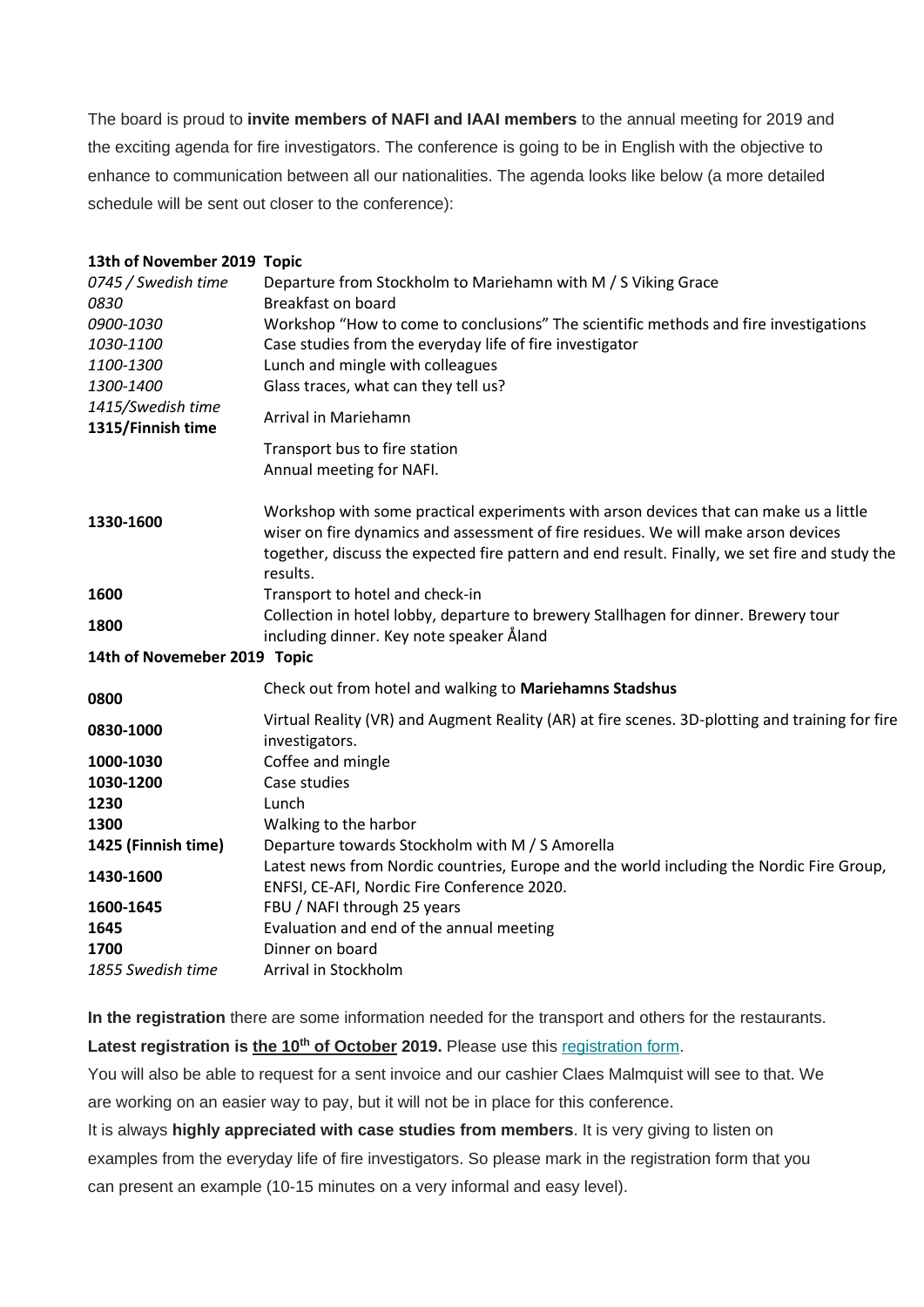The cost for the **whole package is 3 300 SEK** (309 EUR). **If you are not asking for an invoice please pay directly to (without administration cost):**

| <b>Bankgiro:</b><br>813-0320 | <b>Bank transfer:</b><br><b>IBAN Nr:</b><br>SE33 9500 0099 6034 0621 9505 | Credit card:<br>A payment request is available in the<br>registration form and a Paypal link will<br>be sent to you from: |
|------------------------------|---------------------------------------------------------------------------|---------------------------------------------------------------------------------------------------------------------------|
|                              | BIC-kod (SWIFT-address): NDEASESS                                         | claes.malmqvist@brandskyddslaget.se                                                                                       |

In the conference price following is included:

- Ferry Stockholm Åland Stockholm
- Transportation on Åland,
- 2 breakfast, 2 lunches and coffe
- Meeting facilities
- Dinner with guided tour on the 13th
- Hotel in Mariehamn on the 13th
- And the whole NAFI program including workshops.

In order to organize conferences like this, we all depend on the **members' fee, so thanks to all of you**  who have done that already. The few that is left can make a payment of 200 SEK (19 EUR) as above. If you want to know your last payment or get an invoice, mail [claes.malmqvist@brandskyddslaget.se](mailto:claes.malmqvist@brandskyddslaget.se)

And a last thing, the password to our website is: Daubert2019

Have a good day and hope we meet in November/ Eva together with the whole board

## HUOM!

Mikäli haluaa osallistua ainoastaan niihin aiheisiin, jotka pidetään Ahvenanmaalla Teillä on luonnollisesti tähän mahdollisuus. Tämä antaa myös mahdollisuuden verkostoitua Teidän pohjoismaiden kollegoiden kanssa. Luennot pidetään englanninkielellä.

Jos osallistutte Ahvenanmaalla järjestettävään koulutusaiheisiin täytätte "Only attending to the meetings at 14th – no charge"- kohdan (kts all). Olemme Teihin yhteydessä ennen koulutusta ja tiedustelemme haluatteko, että me järjestämme hotellihuoneet ja illalliset teille (yhdistyksen nettohintaan)